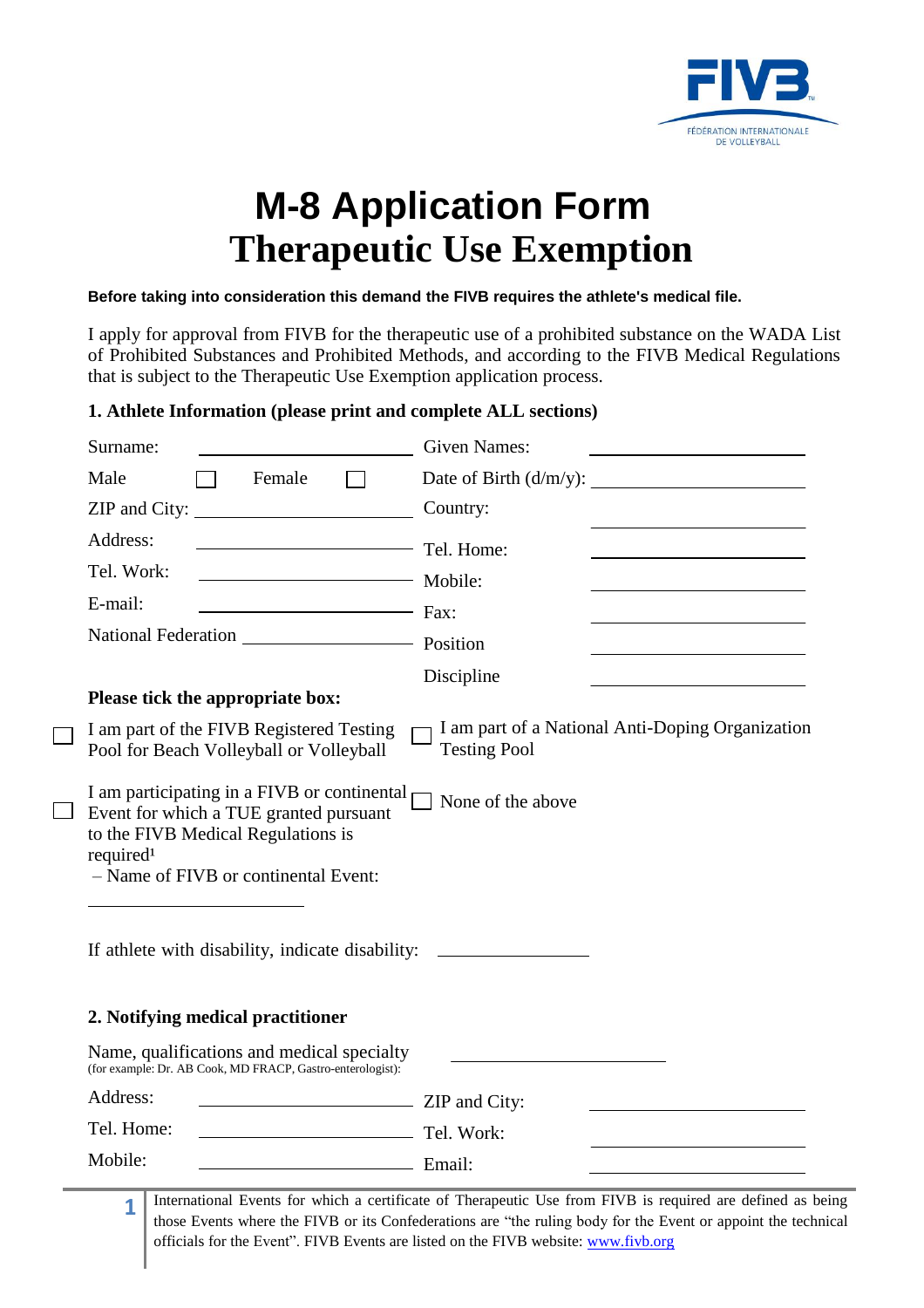

## **3. Medical Information**

Diagnosis with sufficient medical information²:

Medical examination (s)/test (s) performed:

| <b>Medication</b> | <b>Prohibited Substance (s)</b><br><b>Generic name</b> | <b>Dose</b> | Route | <b>Frequency</b> |
|-------------------|--------------------------------------------------------|-------------|-------|------------------|
|                   |                                                        |             |       |                  |
|                   |                                                        |             |       |                  |
|                   |                                                        |             |       |                  |

Anticipated duration of this medication plan:

Additional information:

| <b>Previous TUE applications:</b> |  |
|-----------------------------------|--|
| Yes<br>No                         |  |
| For which substance?              |  |
| To whom?                          |  |
| When?                             |  |
| Decision:                         |  |
| $\Box$ Approved                   |  |
| Not approved                      |  |

#### **4. Medical practitioner's declaration**

I, certify the above-mentioned substance/s for the above named athlete have been/are to be administered as the correct treatment for the above named medical condition. I further certify that the use of alternative medications not on the Prohibited List would be unsatisfactory for the treatment of the above named medical conditions.

Specify reasons:

Signature and stamp of Medical Practitioner:

**2** Evidence confirming the diagnosis must be attached and forwarded with this application. The medical evidence should include a comprehensive medical history and the results of all relevant examinations, laboratory investigations and imaging studies. Copies of the original reports or letters should be included when possible. Evidence should be as objective as possible in the clinical circumstances and in the case of non-demonstrable conditions independent supporting medical opinion will assist this application.